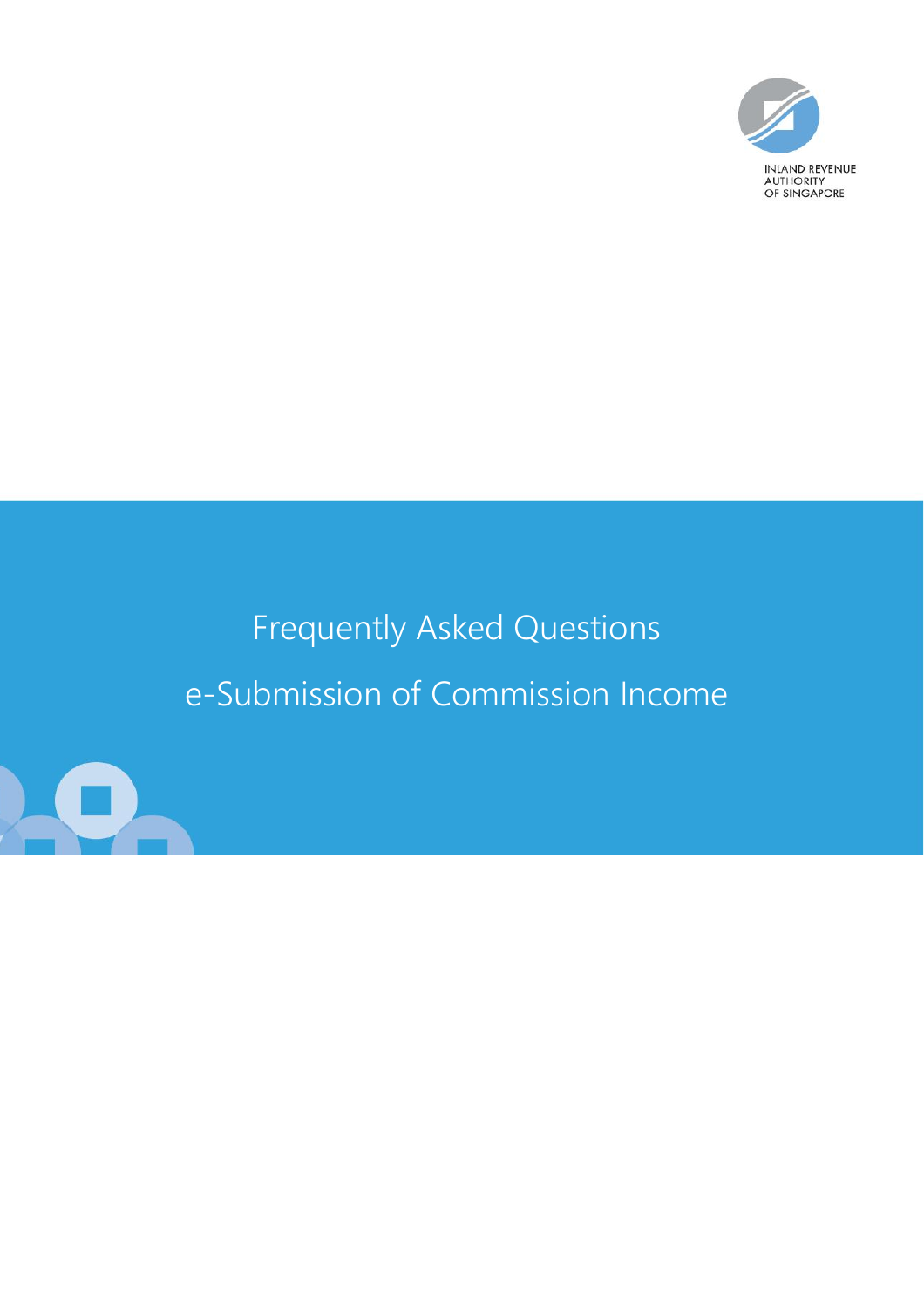<span id="page-1-0"></span>Digital Services > Commission-paying Organisations > e-Submission of Commission

| Questions                                                                                                       |
|-----------------------------------------------------------------------------------------------------------------|
|                                                                                                                 |
|                                                                                                                 |
| 3. Do I need to participate in e-Submission of Commission Income if my organisation is a trustee in             |
| 4. Do I need to participate in the commission scheme if I am the only sales agent in my sole-proprietorship     |
| 5. What should commission earners do if the pre-filled commission amount in their electronic tax return differs |
| 6. What are the fields in the electronic tax return that a commission earner can edit during e-Filing? 4        |
|                                                                                                                 |
| 8. What do I need to do if I am currently participating in the e-Submission of Commission Income but have       |
| 9. What do I need to do if I will no longer be paying commission income to non-employees? 5                     |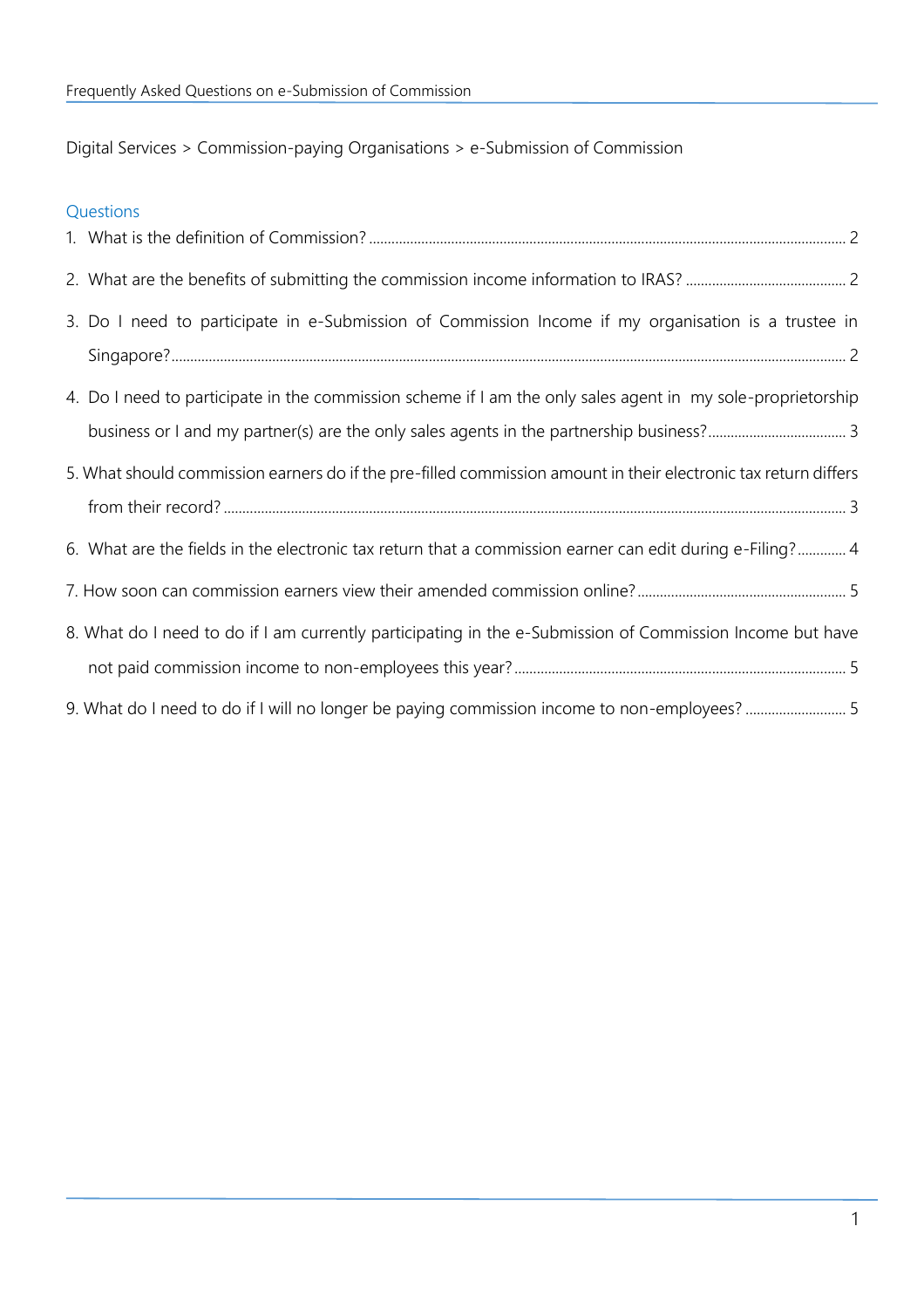# Answers

<span id="page-2-0"></span>1. What is the definition of Commission?

Commission is the amount paid or payable to persons (includes non-individuals) for services rendered to bring in the sales/revenue for the organisation during the year. It includes referral fees and other allowances, incentives, etc.

Characteristics of a Commission Earner:

- The person is not an employee of your organisation and you do not have to contribute CPF for him/her.
- The payment is made under a contract for service (verbal or in writing) with the commission earner.

#### [BACK TO TOP](#page-1-0)

<span id="page-2-1"></span>2. What are the benefits of submitting the commission income information to IRAS?

IRAS will pre-fill the submitted commission income information to the electronic tax returns of the individual commission earners. This will simplify the tax filing experience.

#### [BACK TO TOP](#page-1-0)

<span id="page-2-2"></span>3. Do I need to participate in e-Submission of Commission Income if my organisation is a trustee in Singapore?

If your organisation pays commission to persons (including non-individuals) other than your employees, you will need to register for e-Submission of Commission Income.

#### [BACK TO TOP](#page-1-0)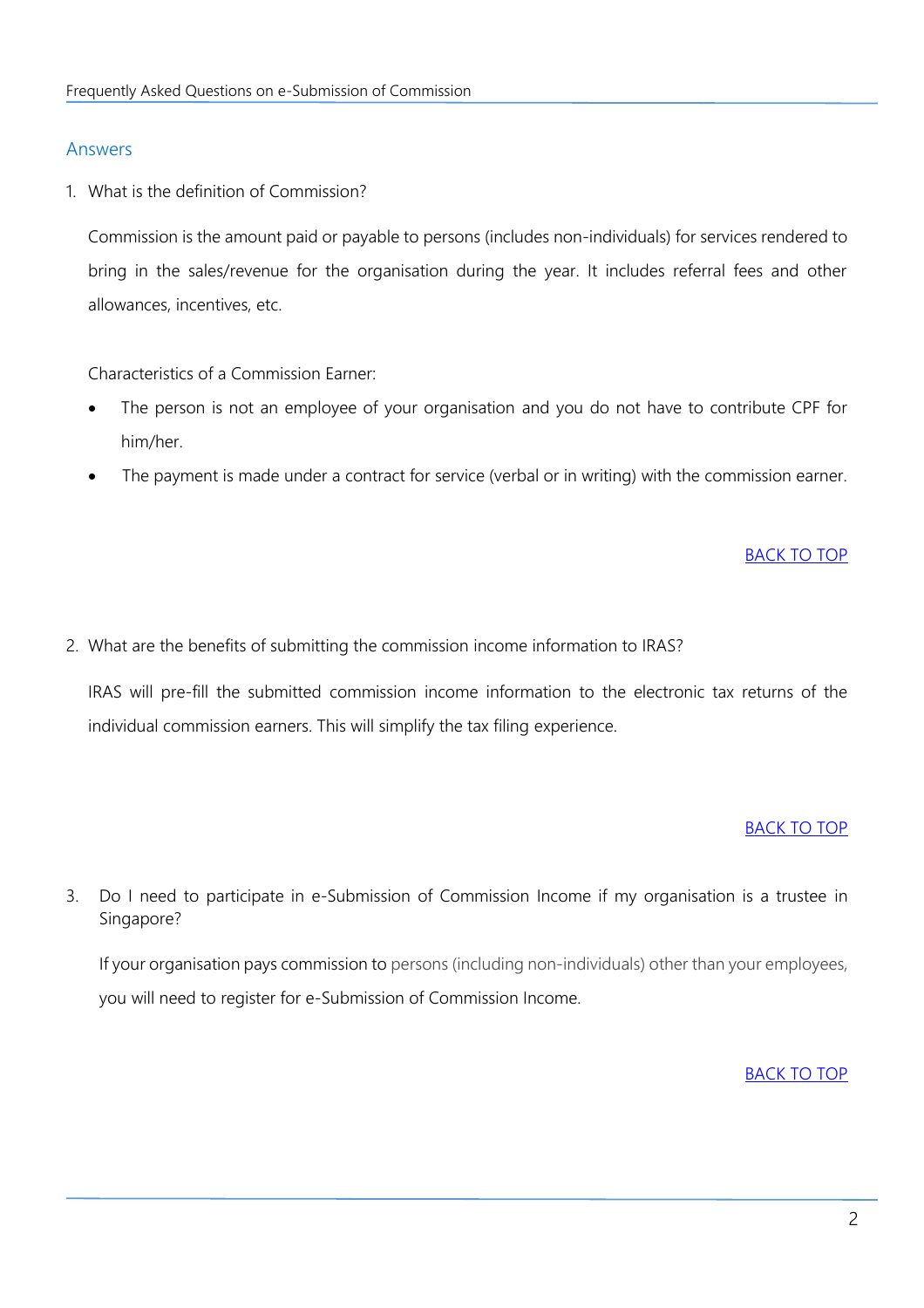<span id="page-3-0"></span>4. Do I need to participate in the commission scheme if I am the only sales agent in my sole-proprietorship business or I and my partner(s) are the only sales agents in the partnership business?

You do not need to participate in the e-Submission of Commission scheme. You and your partner(s) should report the commission income as part of your trade income when filing your Income Tax Returns.

If you have received a letter/email from IRAS to participate in e-Submission of Commission Income, inform us by:

- completing the registration form at [go.gov.sg/iras-commission,](https://go.gov.sg/iras-commission) and
- select "No" to question 3 "We pay commission for services provided by commission earners who are not our employees".

# [BACK TO TOP](#page-1-0)

<span id="page-3-1"></span>5. What should commission earners do if the pre-filled commission amount in their electronic tax return differs from their record?

Commission earners should:

- amend the 'Revenue Income' field to the correct amount
- proceed to e-File
- clarify with their commission-paying organisation.

If there is an error, the commission-paying organisation should also submit an amendment file to IRAS.

[BACK TO TOP](#page-1-0)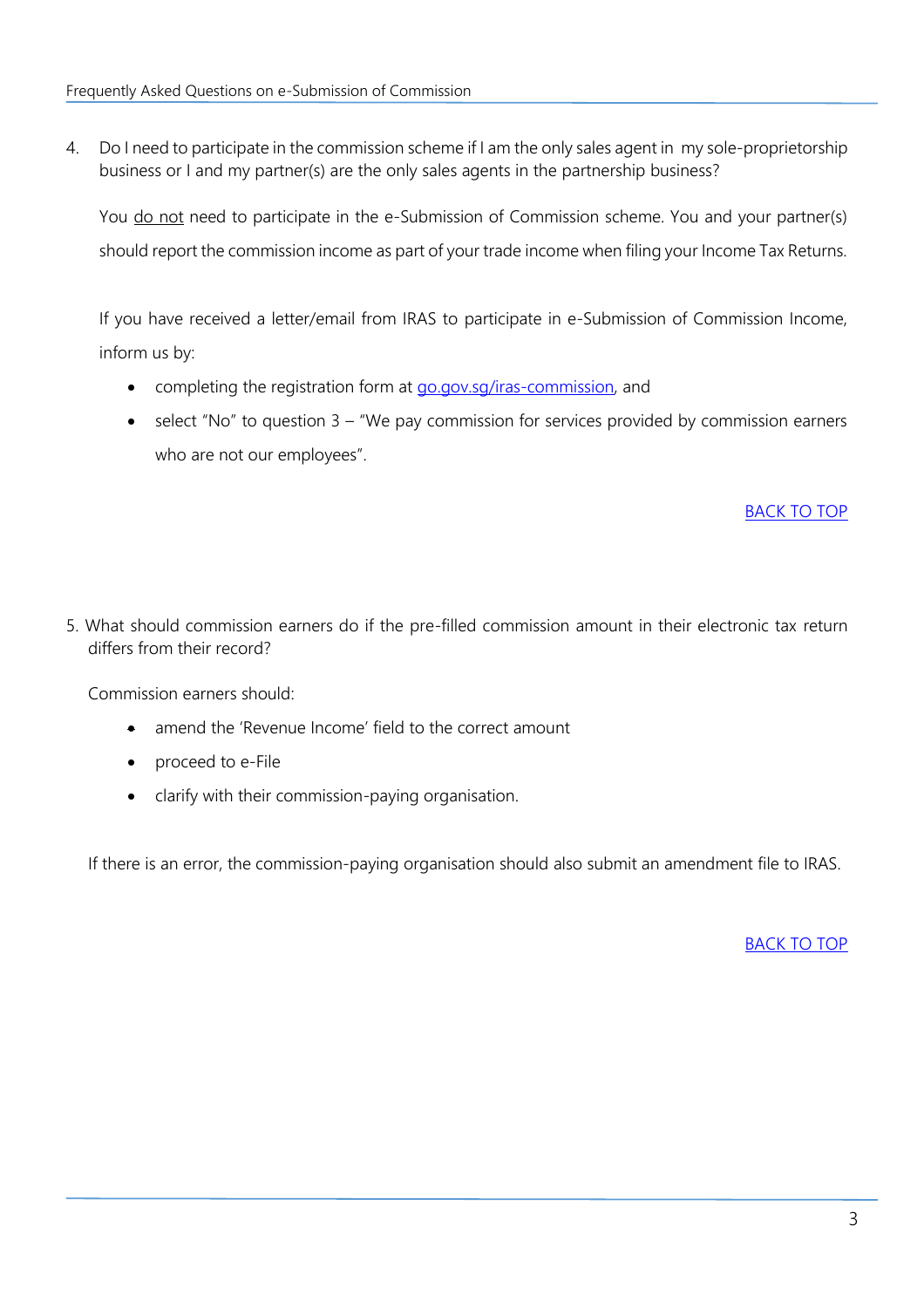<span id="page-4-0"></span>6. What are the fields in the electronic tax return that a commission earner can edit during e-Filing?

Other than amending the pre-filled commission income in the 'Revenue (Total Sales/Income)' field, commission earners can:

- enter their claim for business expenses incurred in the 'Allowable Business Expenses' field
- edit the 'Nature of Business'
- update 'Accounting Period' fields

|                                                       | Sole-Proprietorship/ Self-employed Income 1 |                                                                                                                                                                                                                                                                                                                                                                                                                                                              |  |
|-------------------------------------------------------|---------------------------------------------|--------------------------------------------------------------------------------------------------------------------------------------------------------------------------------------------------------------------------------------------------------------------------------------------------------------------------------------------------------------------------------------------------------------------------------------------------------------|--|
| <b>Business Name</b>                                  |                                             |                                                                                                                                                                                                                                                                                                                                                                                                                                                              |  |
| Please select                                         |                                             |                                                                                                                                                                                                                                                                                                                                                                                                                                                              |  |
| Nature of Business<br>OTHER COMMISSION AGENT / AGENCY |                                             |                                                                                                                                                                                                                                                                                                                                                                                                                                                              |  |
| Date of Commencement<br>(For NEW business only)       |                                             |                                                                                                                                                                                                                                                                                                                                                                                                                                                              |  |
| DD/MM/YYYY                                            |                                             |                                                                                                                                                                                                                                                                                                                                                                                                                                                              |  |
| <b>Accounting Period From</b>                         |                                             | <b>Accounting Period To</b>                                                                                                                                                                                                                                                                                                                                                                                                                                  |  |
| 01/01/2021                                            |                                             | 31/12/2021                                                                                                                                                                                                                                                                                                                                                                                                                                                   |  |
| <b>Business Registration No.</b>                      |                                             |                                                                                                                                                                                                                                                                                                                                                                                                                                                              |  |
| 4-Line Statement<br>co-broking income).               |                                             | (Applicable if you set up an agency/business or you registered your agency/business with ACRA, if not, please leave it blank)<br>Leave this field empty if the commission earner is an<br>The details of your Commission Income are shown on the Income, Deductions and<br>Reliefs Statement (IDRS). Amend the amount in the Revenue field below if your total<br>income is different, and declare all other sources of commission income (e.g. referral and |  |
| Revenue (Total Sales/Income)                          | S\$                                         | 165000<br>.00<br><b>FIXED ASSETS DETAILS</b>                                                                                                                                                                                                                                                                                                                                                                                                                 |  |
| <b>Gross Profit/Loss</b>                              | S\$                                         | 165000<br>.00                                                                                                                                                                                                                                                                                                                                                                                                                                                |  |
| Less: Allowable Business Expenses (i)                 | S\$                                         | 1000<br>.00                                                                                                                                                                                                                                                                                                                                                                                                                                                  |  |

From Year of Assessment 2020, commission earners with annual gross commission income of \$50,000 or less can elect to deduct a deemed amount of expense based on 25% of their gross commission income

Note: The '25% Deemed Expense' option is checked by default in the electronic tax return. Should commission earners choose to claim actual expenses, please select the 'Actual Allowable Business Expenses' option button. Find out more o[n Pre-filling of Income and Fixed Expense Deduction Ratio for](https://www.iras.gov.sg/taxes/individual-income-tax/self-employed/understanding-self-employed-income-filing/filing-for-self-employed-income/pre-filling-of-income-and-fixed-expense-deduction-ratio-for-self-employed-persons-(seps))  [Self-Employed Persons \(SEPs\).](https://www.iras.gov.sg/taxes/individual-income-tax/self-employed/understanding-self-employed-income-filing/filing-for-self-employed-income/pre-filling-of-income-and-fixed-expense-deduction-ratio-for-self-employed-persons-(seps))

Please also note that commission earners, being self-employed persons, should declare their income as trade income (i.e. under item 2 "Trade, Business, Profession or Vocation"). Commission earners should not reclassify their commission income to other income sources, such as employment income.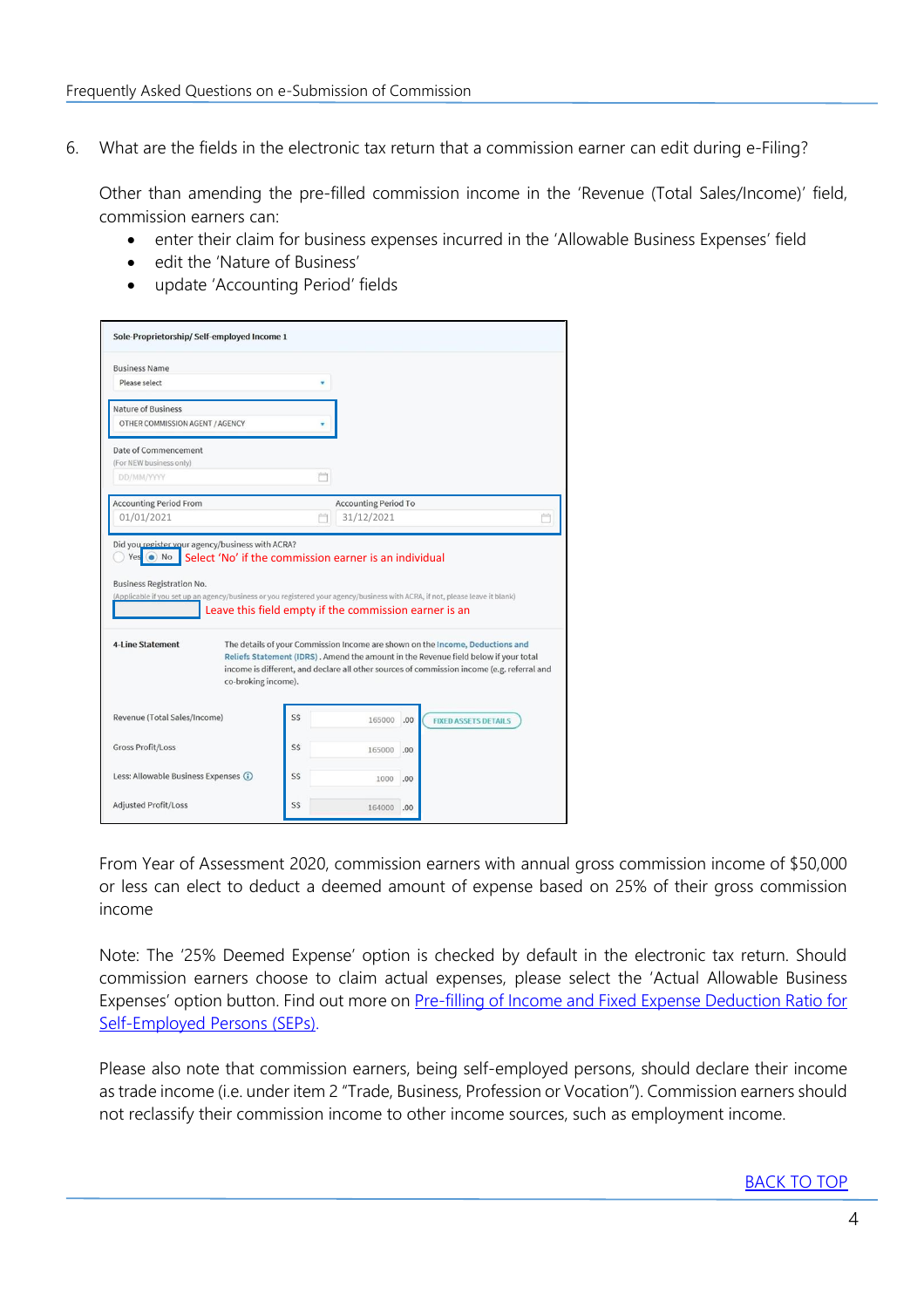<span id="page-5-0"></span>7. How soon can commission earners view their amended commission online?

Commission earners may view the amended information about seven days after the commission-paying organisation has submitted the information. However, the amended information will not be displayed if the amendment is updated after 18 Apr or if the affected commission earner has already completed his/her individual tax filing.

# [BACK TO TOP](#page-1-0)

# <span id="page-5-1"></span>8. What do I need to do if I am currently participating in the e-Submission of Commission Income but have not paid commission income to non-employees this year?

Inform us at **esub comm@iras.gov.sg** with your organisation's name and UEN. Please note that this does not exempt you from the scheme and you would be expected to respond to our letters/emails to submit commission income information in future years.

# [BACK TO TOP](#page-1-0)

<span id="page-5-2"></span>9. What do I need to do if I will no longer be paying commission income to non-employees?

Inform us at esub comm@iras.gov.sg with your organisation's name and UEN.

[BACK TO TOP](#page-1-0)